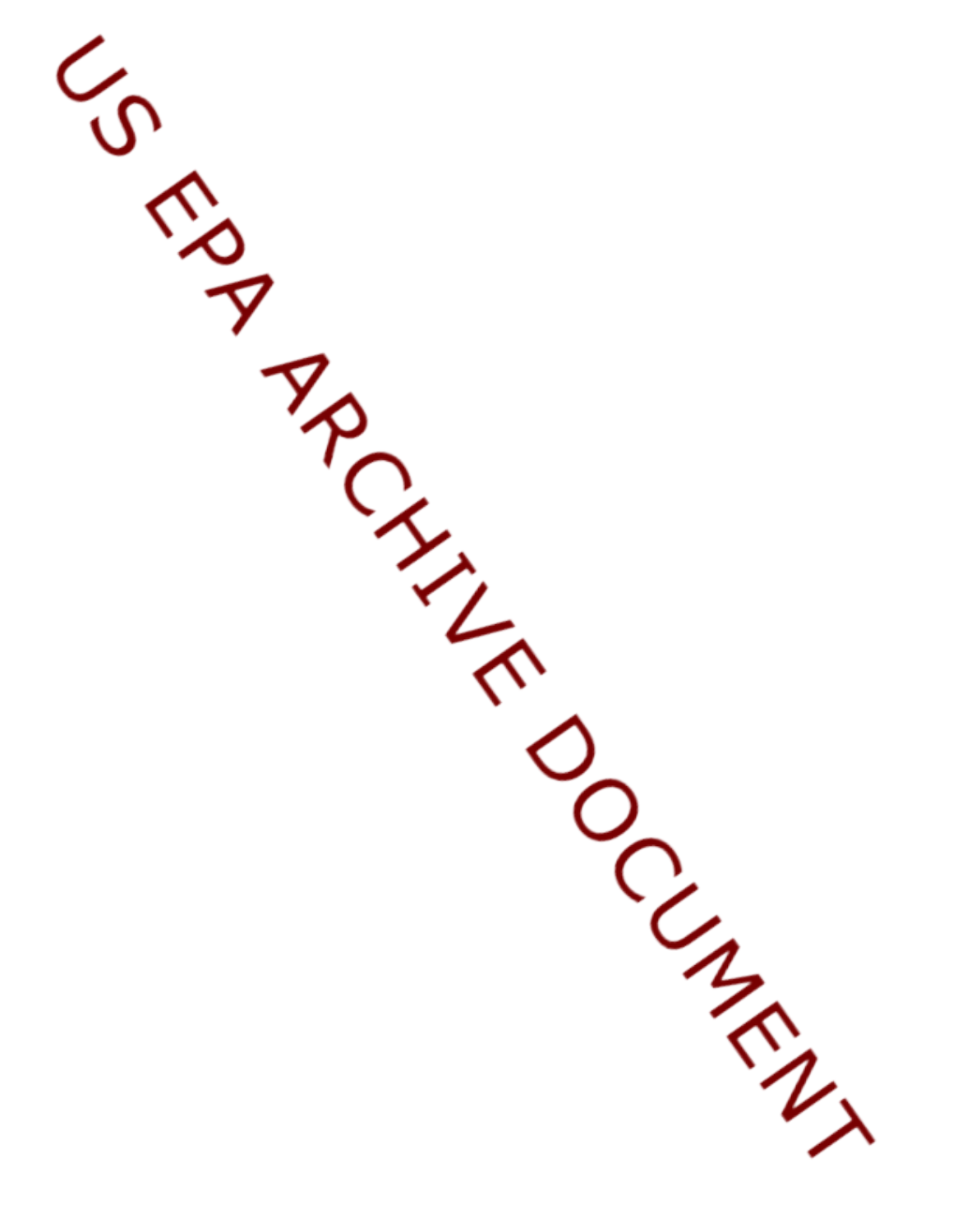# **Consumer Factsheet on: VINYL CHLORIDE**

[List of Drinking Water Contaminants](http://www.epa.gov/safewater/hfacts.html) 

 This fact sheet is part of a a collection of fact sheets for volatile organic chemicals with drinking water regulations, [to find out more about volatile organic chemicals see this list page](http://www.epa.gov/safewater/dwh/c-voc.html) 

This is a factsheet about a chemical that may be found in some public or private drinking water supplies.

# **What is Vinyl Chloride and how is it used?**

 Vinyl chloride is a colorless organic gas with a sweet odor. It is used in the manufacture of numerous paper, and glass industries. products in building and construction, automotive industry, electrical wire insulation and cables, piping, industrial and household equipment, medical supplies, and is depended upon heavily by the rubber,

paper, and glass industries.<br>The list of trade names given below may help you find out whether you are using this chemical at home or work.

# **Trade Names and Synonyms:**

 Trovidur **Chlorethene Chlorethylene** Monochloroethene Monovinyl chloride (MVC)

# **Why is Vinyl Chloride being Regulated?**

In 1974, Congress passed the Safe Drinking Water Act. This law requires EPA to determine safe levels of chemicals in drinking water which may not cause health problems. These non-enforceable levels, based solely on possible health risks and exposure, are called Maximum Contaminant Level Goals.

The MCLG for vinyl chloride has been set at zero because EPA believes this level of protection would not cause any of the potential health problems described below.

 Based on this MCLG, EPA has set an enforceable standard called a Maximum Contaminant Level (MCL). MCLs are set as close to the MCLGs as possible, considering the ability of public water systems to detect and remove contaminants using suitable treatment technologies.

 contaminant should it occur in drinking water. The MCL has been set at 2 parts per billion (ppb) because EPA believes, given present technology and resources, this is the lowest level to which water systems can reasonably be required to remove this

These drinking water standards and the regulations for ensuring these standards are met, are called National Primary Drinking Water Regulations. All public water supplies must abide by these regulations.

# **What are the Health Effects?**

 exposed to it at high levels (40 - 900 mg/L) for relatively short periods of time: damage to the nervous Short-term: EPA has found vinyl chloride to potentially cause the following health effects when people are system.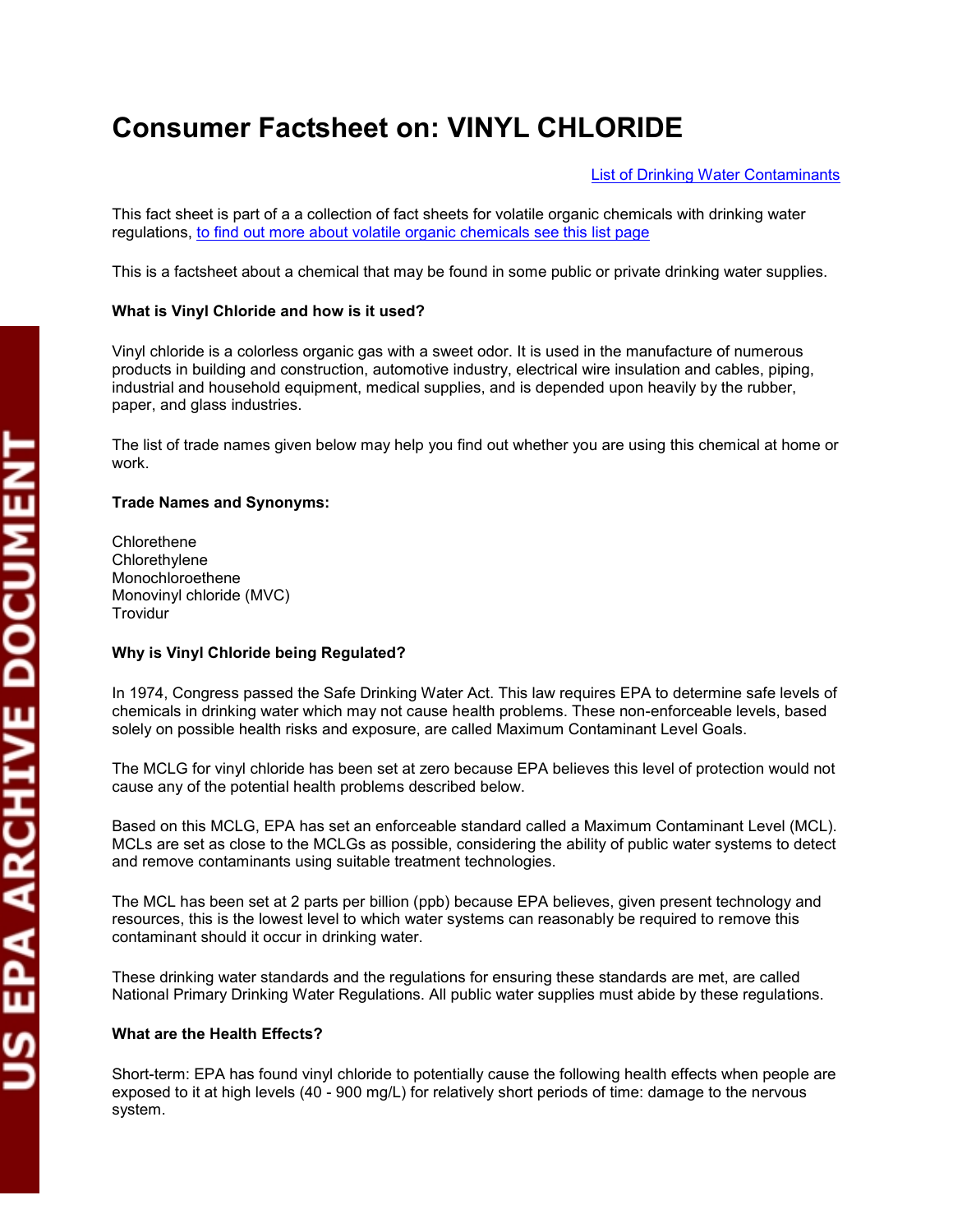Long-term: Vinyl chloride has the potential to cause cancer and may damage the liver following a lifetime exposure at levels above 0.1 mg/L.

### **How much Vinyl Chloride is produced and released to the environment?**

 Production of vinyl chloride in 1993 was nearly 14 billion lbs. Its major release to the environment will be as emissions and wastewater at polyvinyl chloride (PVC) plastics production and manufacturing facilities. Small quantities of vinyl chloride can be released to food since it is used to make many food wrappings and containers.

## **What happens to Vinyl Chloride when it is released to the environment?**

 Vinyl chloride released to soil will either quickly evaporate, be broken down by microbes or may leach to the groundwater. It also rapidly evaporates from water, but does not degrade there. It will not accumulate in aquatic life.

## **How will Vinyl Chloride be Detected in and Removed from My Drinking Water?**

 The regulation for vinyl chloride became effective in 1989. Between 1993 and 1995, EPA required your this contaminant. water supplier to collect water samples every 3 months for one year and analyze them to find out if vinyl chloride is present above 0.5 ppb. If it is present above this level, the system must continue to monitor

 combination with Packed Tower Aeration. If contaminant levels are found to be consistently above the MCL, your water supplier must take steps to reduce the amount of vinyl chloride so that it is consistently below that level. The following treatment methods have been approved by EPA for removing vinyl chloride: Granular activated charcoal in

#### **How will I know if Vinyl Chloride is in my drinking water?**

 be required to prevent serious risks to public health. If the levels of vinyl chloride exceed the MCL, 2 ppb, the system must notify the public via newspapers, radio, TV and other means. Additional actions, such as providing alternative drinking water supplies, may

#### **Drinking Water Standards:**

MCLG: zero

MCL: 0.002 mg/L, or 2 parts per billion

#### **Learn more about your drinking water!**

 protect and upgrade the supply of safe drinking water. Your water bill or telephone books government listings are a good starting point. EPA strongly encourages people to learn more about their drinking water, and to support local efforts to

 Your local water supplier can give you a list of the chemicals they test for in your water, as well as how your water is treated.

Your state Department of Health/Environment is also a valuable source of information.